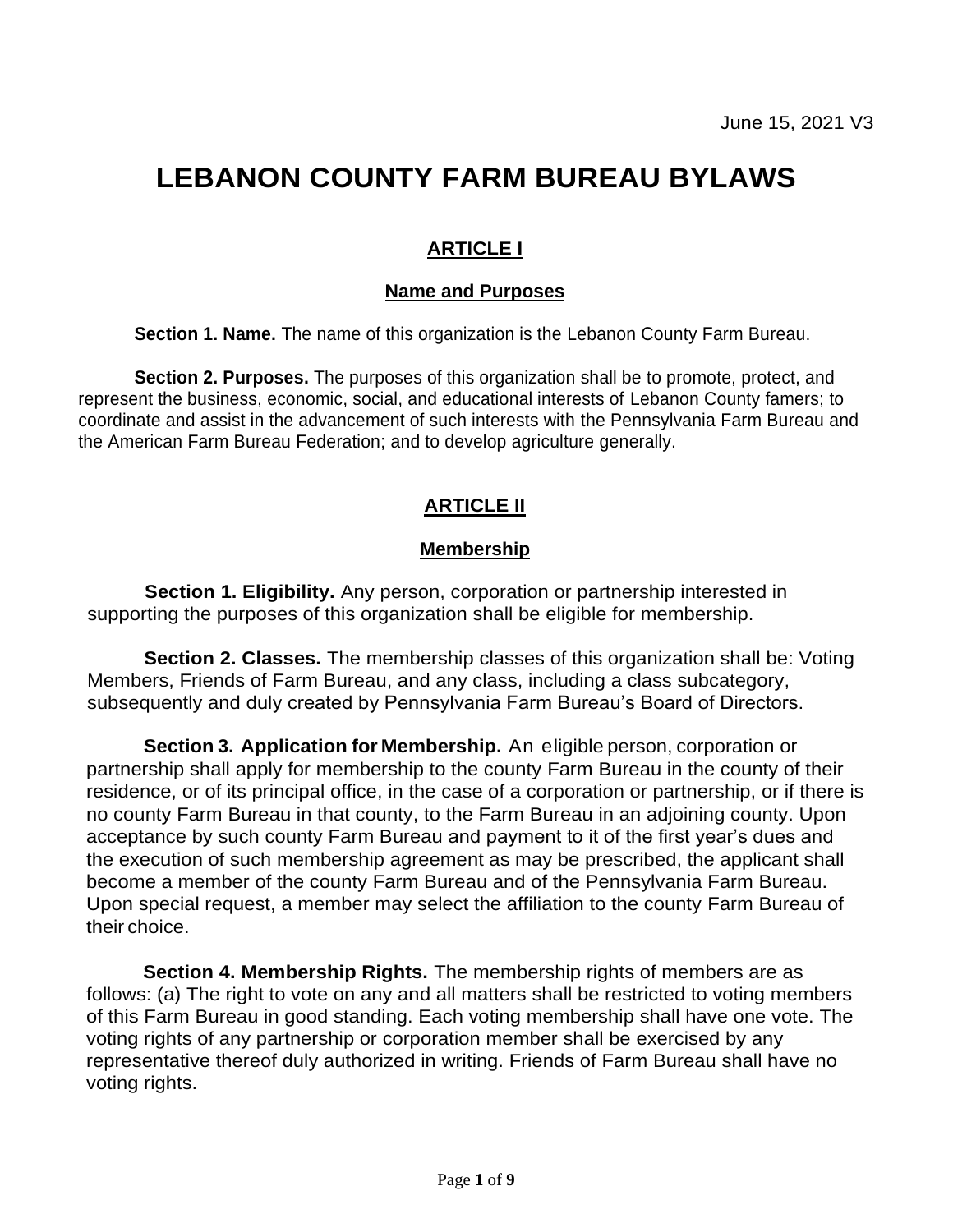(b) Rights and privileges of membership in the case of a partnership or corporation shall accrue and belong only to such named partnership or corporation or one individual authorized by the partnership or corporation who is a member, shareholder, officer, employee or agent thereof. (c) Any partnership, closely held corporation or unincorporated association not a named member of this Farm Bureau shall be entitled to the rights and privileges of membership, as determined by the Board, except the right to vote, if all the individual members of such partnership, closely held corporation or unincorporated association are members of this Farm Bureau in good standing in their individual capacities. (d) A dependent member of the family household of a natural person, who is a member of this Farm Bureau, shall be entitled to the rights and privileges of the respective membership except the right to vote or hold office. The Board of Directors may determine from time to time under what circumstances an individual may be deemed to be a dependent member of the household.

**Section 5. Joint Membership.** Two or more persons, partnerships or corporations, or any combination thereof, shall not be accepted as members of this Farm Bureau upon a single membership agreement.

**Section 6. Dues.** The annual county dues in this county Farm Bureau shall be based on the membership class, as outlined below, plus any amounts required to be forwarded to the Pennsylvania Farm Bureau and the American Farm Bureau Federation for each member, including any costs for the AD&D program and Farm Bureau publications:

- a. Voting Member: County portion not to exceed \$20.00
- b. Friend of Farm Bureau Member: County portion not to exceed \$5.00

c. Subsequent member class or class subcategory created by PFB Board of Directors: As determined by county Board of Directors.

**Section 7. Membership in Good Standing.** A member of this Farm Bureau shall be deemed in good standing if their membership is free from dues delinquency and not otherwise terminated, cancelled or in default on the date as to which the question of good standing is determined.

However, any definition of membership in good standing duly adopted and promulgated at any annual meeting of the Pennsylvania Farm Bureau shall be and become the definition of membership in good standing in this Farm Bureau.

The foregoing rule shall also pertain where the matter of membership on good standing in the Farm Bureau is the basis for fixing a right to or a privilege of membership in any associated, affiliated, or subsidiary organization of this Farm Bureau, or of the Pennsylvania Farm Bureau.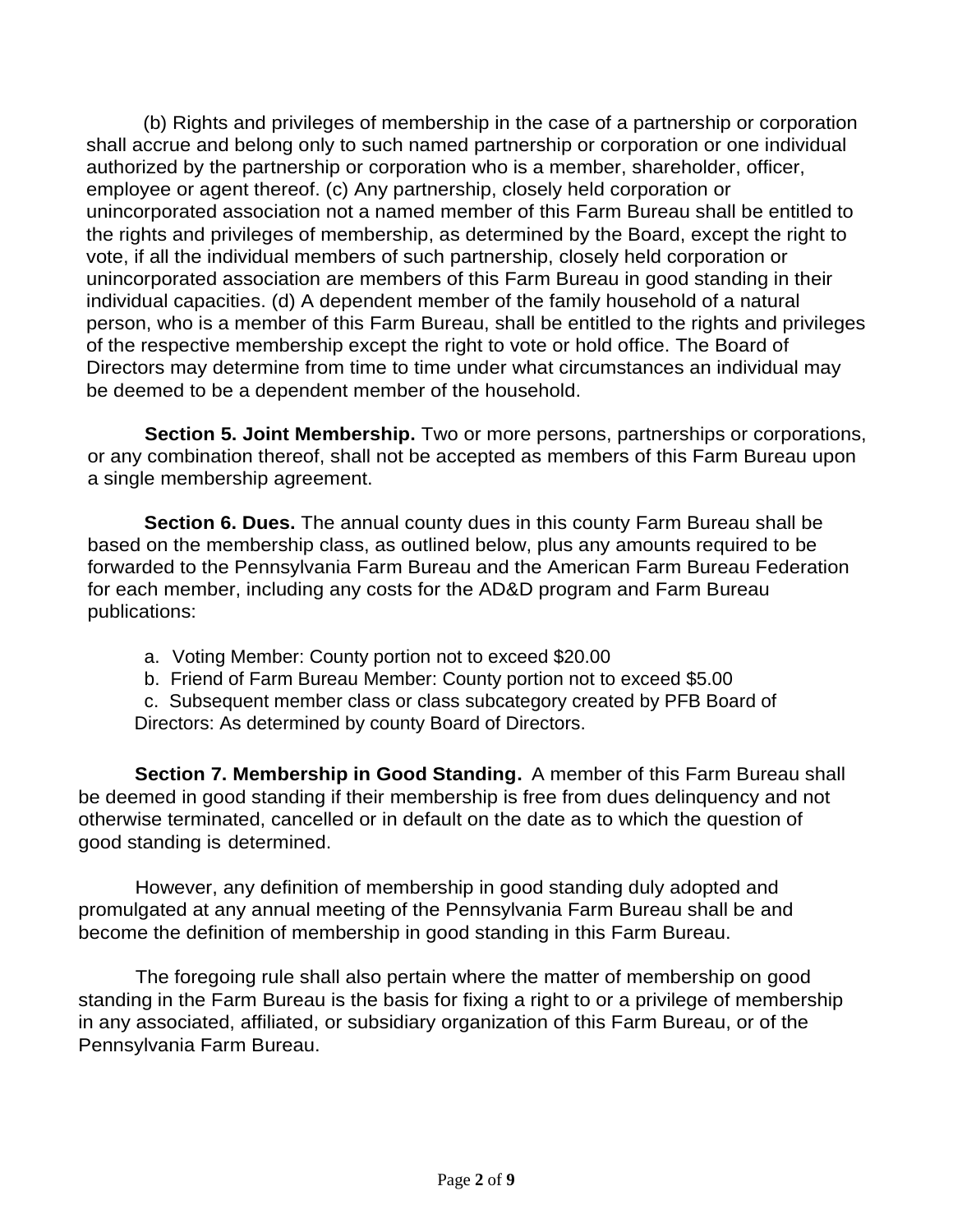Upon the request of any associated, affiliated, or subsidiary organization of this Farm Bureau, or of the Pennsylvania Farm Bureau, the Secretary of this Farm Bureau shall certify to the organization making such request a list of the members in good standing as of the date specified in such request.

**Section 8. Meetings.** The annual meeting of voting members shall be held before October of each year, the date and place to be selected by the Board of Directors. Regular and special meetings of voting members may be called by the President, or by two-thirds vote of the Board of Directors, and shall be called by the President upon written request signed by at least one-fourth of the voting members.

**Section 9. Notice.** Notice of meetings of voting members and all matters concerning this Farm Bureau shall be deemed to have been duly given by: (1) placing in the mail, postage prepaid, to the last known post office address of the voting member, at least 20 days prior to such meeting, notice thereof in writing; or (2) email to a voting member's last known email address, at least 20 days prior to such meeting or matter. A notice of a meeting or matter appearing printed in an official publication of this Farm Bureau, mailed or emailed to voting members in good standing at least twenty 20 days prior to the meeting or matter shall be deemed to comply with this provision.

**Section 10. Quorum.** Twenty of the voting members in good standing shall constitute a quorum for the transaction of any and all business at any annual or special meeting, and the favorable vote of a majority of such members present in quorum shall be necessary for the determination of any matter, except that a lesser number may adjourn from time to time.

**Section 11. Presiding Officer.** The President, if present, shall preside at all meetings of members of this Farm Bureau. In the President's absence, the next officer in due order who may be present shall preside. For the purpose of these bylaws, the order of officers shall be as follows: President, Vice President, Second Vice President, other members of the executive committee, in alphabetical order.

**Section 12. Privilege of the Floor.** Members of this Farm Bureau in good standing shall be entitled to the privilege of the floor, subject to the rules governing the meeting.

**Section 13. Election of Delegates.** The voting members of this Farm Bureau shall be represented at all meetings of the Pennsylvania Farm Bureau by Voting Delegates as provided in the bylaws of the Pennsylvania Farm Bureau. Said delegates to be elected annually during the business session of the county annual meeting, unless selection is specifically delegated to the county board by a motion duly passed at the county annual meeting.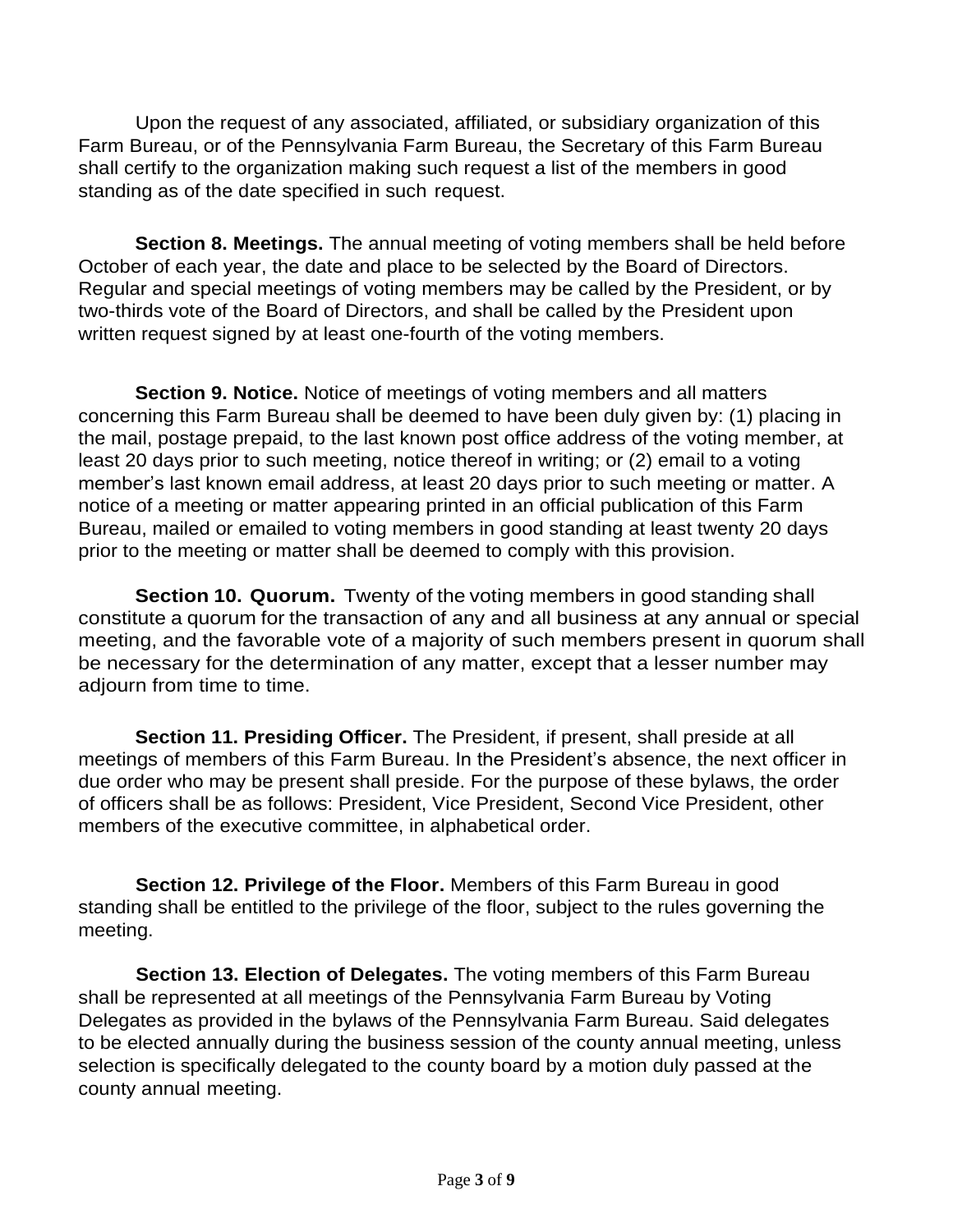#### **ARTICLE III**

#### **Board of Directors**

**Section 1. Number and Authority.** The business and property of this Farm Bureau shall be managed and controlled by a Board of Directors of at least 7 and no more than 12 voting members to be elected at the annual meeting of this Farm Bureau. The term of office of directors shall be two years and until their successors are duly elected and qualified.

**Section 2. Qualifications.** The members of the Board of Directors, including the President, Vice President and Second Vice President must be voting members of this Farm Bureau in good standing who: (1) are actively engaged in the production of agricultural products; (2) were actively engaged in the production of agricultural products; or (3) who provide support services vital to the agricultural industry. The term "were actively engaged in the production of agricultural products" shall mean a person who devoted a substantial portion of their life to farming. In no event may a person whose interest may be in conflict with the interest of the Farm Bureau by reason of their employment, representation or contractual relationship with it or an affiliated company or association be eligible to serve in such capacity.

**Section 3. Election of Directors.** At the first meeting of voting members, and at each annual meeting of voting members thereafter, a Board of Directors shall be elected to serve until their successors are duly elected and qualified. All elections for directors shall be by ballot, which may be accomplished by mail or electronic ballot methods, provided all ballots are received by the time of election at the annual meeting, unless this rule is waived by unanimous consent of all voting members present or by proxy. One half of the Directors shall be elected in alternating years.

**Section 4. Meetings.** The Board of Directors shall meet as soon as practicable after the annual meeting of this Farm Bureau and shall meet in regular session as often as may be necessary, to conduct the business of this Farm Bureau. The regular meetings of such Board shall be held on such dates and at such time and place as may be fixed by the Board of Directors.

Special meetings may be called by the President and shall be called by the Secretary upon request in writing signed by one-third of the entire number of directors. Notice of meetings shall be given in such manner as provided in Article II, Section 9. Attendance at any meeting shall constitute waiver of notice thereof.

**Section 5. Quorum.** A majority of the Board of Directors shall constitute a quorum, and a majority of the directors in attendance at any meeting, shall, in the presence of a quorum, decide its action. A minority of the board present at any meeting may, in absence of a quorum, adjourn to a later date, but may not transact any business.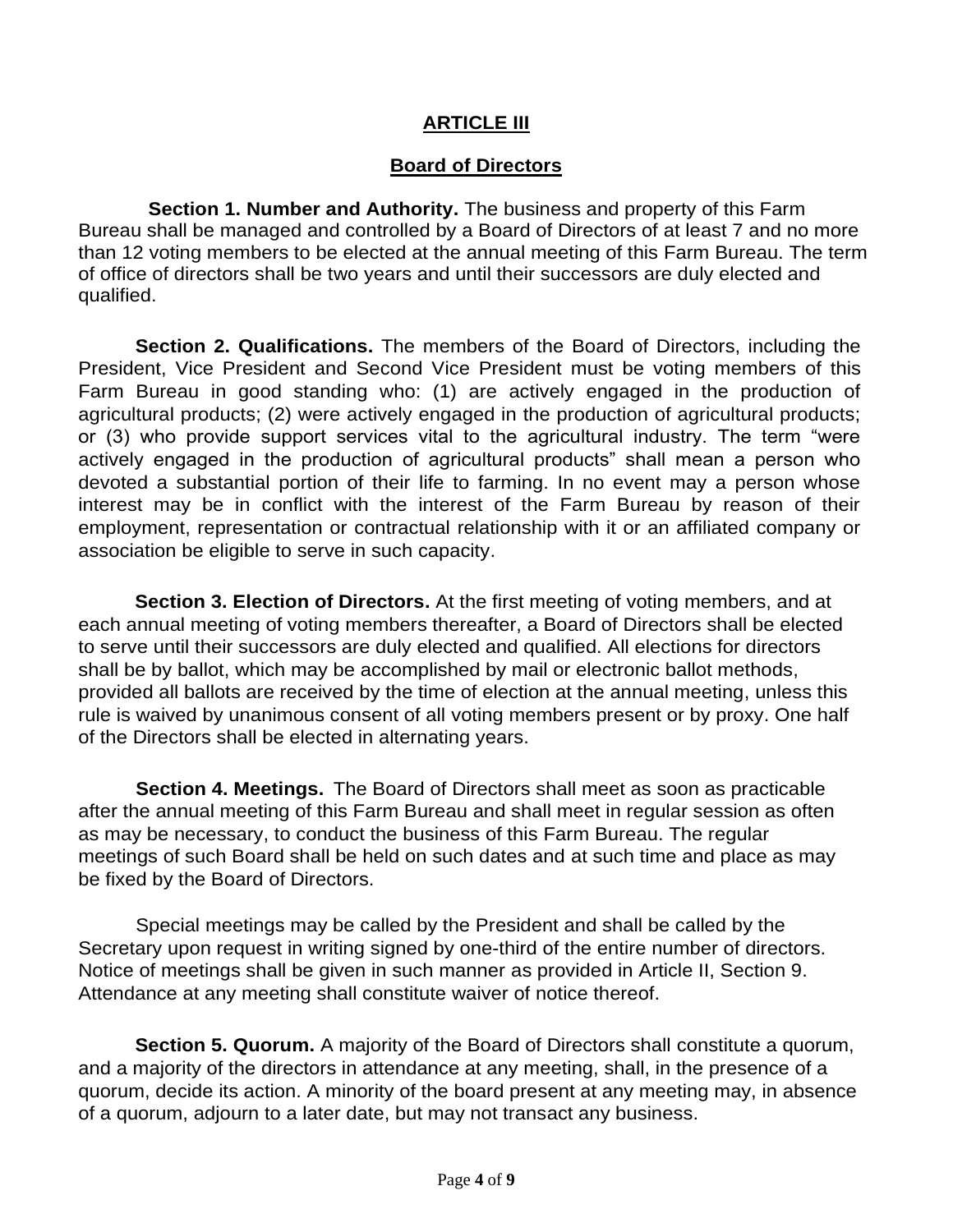**Section 6. Removal from Office.** The following shall constitute sufficient grounds for the removal from office of any officer or director without the necessity of a vote of the Board of Directors:

- (a) Death.
- (b) Being or becoming an employee of this Farm Bureau or of the Pennsylvania Farm Bureau.
- (c) Being or becoming a full or part-time employee or agent of any service affiliated with the Pennsylvania Farm Bureau.
- (d) Non-attendance of three successive Board of Directors' meetings for causes other than sickness unless such failure to attend was caused by hardship as determined by the President.
- (e) Formal or written resignation.

On the happening of any of the grounds above set out, the same shall be reported to the Board at its next meeting and noted in the minutes of the said meeting.

**Section 7. Vacancy.** In case of any vacancies in the Board of Directors of officers, the remaining members of the Board, though less than a quorum, may elect a successor, having the qualifications herein prescribed for directors, to hold office for the unexpired portion of the term of office of the director or officer whose place shall be vacant.

**Section 8. Cooperative Relations.** The Board of Directors shall have authority and may establish and maintain cooperative relations with any Department, Bureau, Board, Division or Agency of the United States Government or of the State Government or agency of any political subdivision thereof. This Farm Bureau, in addition to becoming affiliated with Pennsylvania Farm Bureau and with the American Farm Bureau Federation, may cooperate with other organizations.

# **ARTICLE IV**

#### **Executive Committee**

**Section 1. Appointment.** The Board of Directors may appoint from its members an Executive Committee comprised of the President, who shall be chair; Vice President, Second Vice President, and one additional board member.

**Section 2. Authority.** The Executive Committee shall exercise such powers as may be delegated to it by the Board of Directors in the intervals between meetings of the Board of Directors and shall report their actions at each meeting of the Board. Full minutes of all meetings of the Executive Committee shall be kept and submitted to the Board of Directors.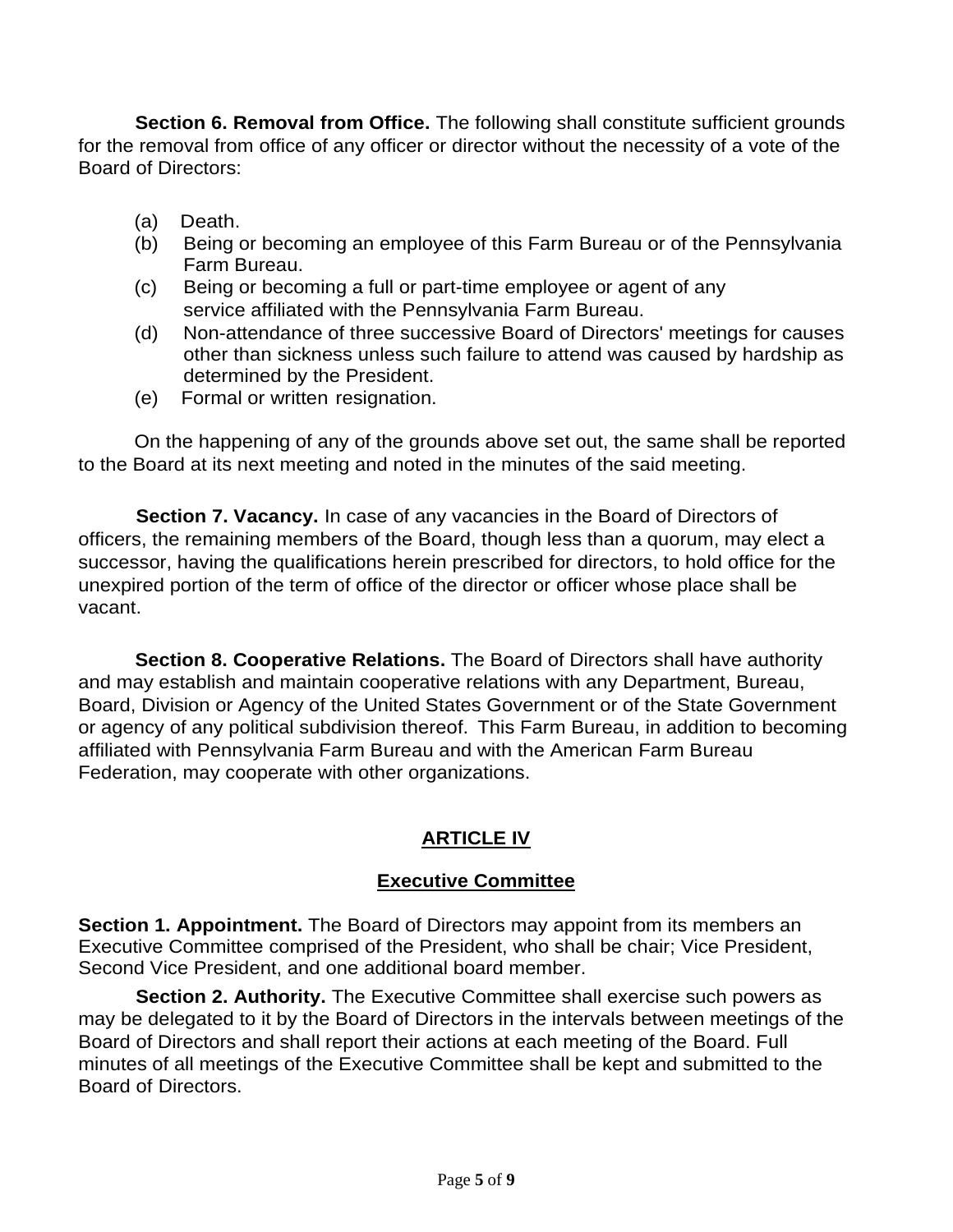**Section 3. Quorum and Procedure.** Subject to any regulation prescribed by the Board of Directors, the Executive Committee shall fix its own rules of procedure. The presence of a majority of the members of the Executive Committee shall be necessary to constitute a quorum.

## **ARTICLE V**

#### **Officers**

**Section 1. Officers.** The officers of this Farm Bureau shall be a President, Vice President, Second Vice President, Secretary, and Treasurer. Farm Bureau officers shall be elected annually at an organization meeting of the board. Said meeting to be held as soon as practicable, but not more than 60 days following after the annual meeting of this Farm Bureau. The President, Vice President and Second Vice President shall be elected from within the membership of the board.

**Section 2. Qualifications.** The President, Vice President, Second Vice President, Secretary, and Treasurer must be voting members of this Farm Bureau in good standing.

**Section 3. President.** The President shall be chief executive officer of this Farm Bureau. The President shall preside at all meetings of its members, and at all meetings of the Board of Directors and of the Executive Committee. The President shall have general charge of the business of this Farm Bureau, subject to the control of the Board of Directors or Executive Committee.

**Section 4. Vice President.** The Vice President shall, in the absence of the President, exercise the powers and perform the duties of the President; otherwise, the Vice President shall have such powers and perform such duties as may be assigned by the President or by the Board of Directors.

**Section 5. Second Vice President.** The Second Vice President shall, in the absence of the Vice President, exercise the powers and perform the duties of the Vice President; otherwise, the Second Vice President shall have such powers and perform such duties as may be assigned by the President or by the Board of Directors.

**Section 5. Secretary.** The Secretary shall keep minutes of the meetings of members and of the meetings of the Board of Directors. The Secretary shall attend to the giving of all notices required to be given. In addition, the Secretary shall perform all duties incident to the office of Secretary, subject to the control of the Board of Directors.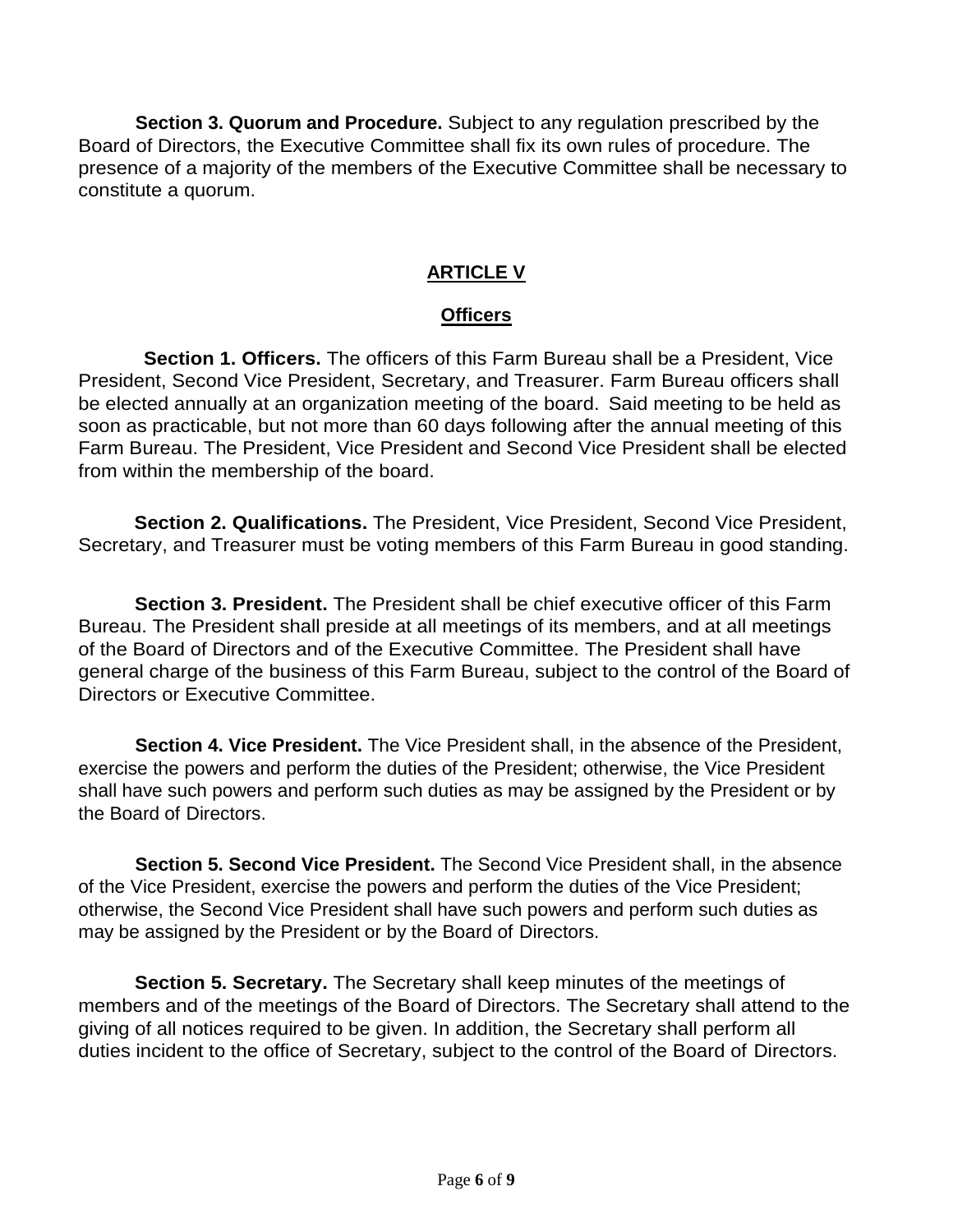**Section 6. Treasurer.** The Treasurer shall keep a full and accurate account of receipts and disbursements and deposit all money, checks, and other obligations to the credit of this Farm Bureau in such depository or depositories as may be designated by the Board of Directors or Executive Committee; shall disburse the funds of this Farm Bureau as ordered by the Board of Directors, or the Executive Committee, taking proper vouchers for such disbursements; shall render a statement of account and transactions whenever required by the Board of Directors or Executive Committee, and shall make a complete annual statement before each annual meeting of this Farm Bureau, which shall be verified by a qualified auditor, to be selected by the Board of Directors; and generally shall perform all the duties incident to the position of Treasurer, subject to the control of the Board of Directors.

The Treasurer shall be required by the Board of Directors to furnish a bond conditioned for the faithful accounting for the funds and property in his custody in such sum and with such surety or sureties as may be fixed and required by the Board of Directors or Executive Committee. The premium on such bond shall be paid by this Farm Bureau.

**Section 8. Removal of Officers.** Any officer of this county Farm Bureau may be removed at any time by a two-third vote of the Board of Directors.

# **ARTICLE VI**

# **Finance and Commercial Activities**

**Section 1. Investments of Surplus Funds.** Investments of surplus funds of this Farm Bureau over and above its cash requirements in its operations, may be made by the Treasurer of this Farm Bureau, on its behalf. Other investment of surplus corporate funds, within the limitations of law, may be authorized from time to time by the Board of Directors.

**Section 2. Investment in Stocks and Evidences of Indebtedness.** Investments in stocks and evidences of indebtedness of corporations whose activities will directly or indirectly promote agriculture, or the interests of those engaged therein, may be made on behalf of this Farm Bureau and in its name, upon consent at any regular meeting, or special meeting called for that propose, of the voting members, provided, always, that a quorum as ascertained by these bylaws, be present at such meeting.

**Section 3. Borrowing Funds.** The Board of Directors may, upon consent of this Farm Bureau expressed by the vote of a majority of the voting members thereof, present at any regular meeting or special meeting called for that purpose, provided always that a quorum be present, borrow money to be used solely for the purpose of this Farm Bureau and may pledge its property thereof.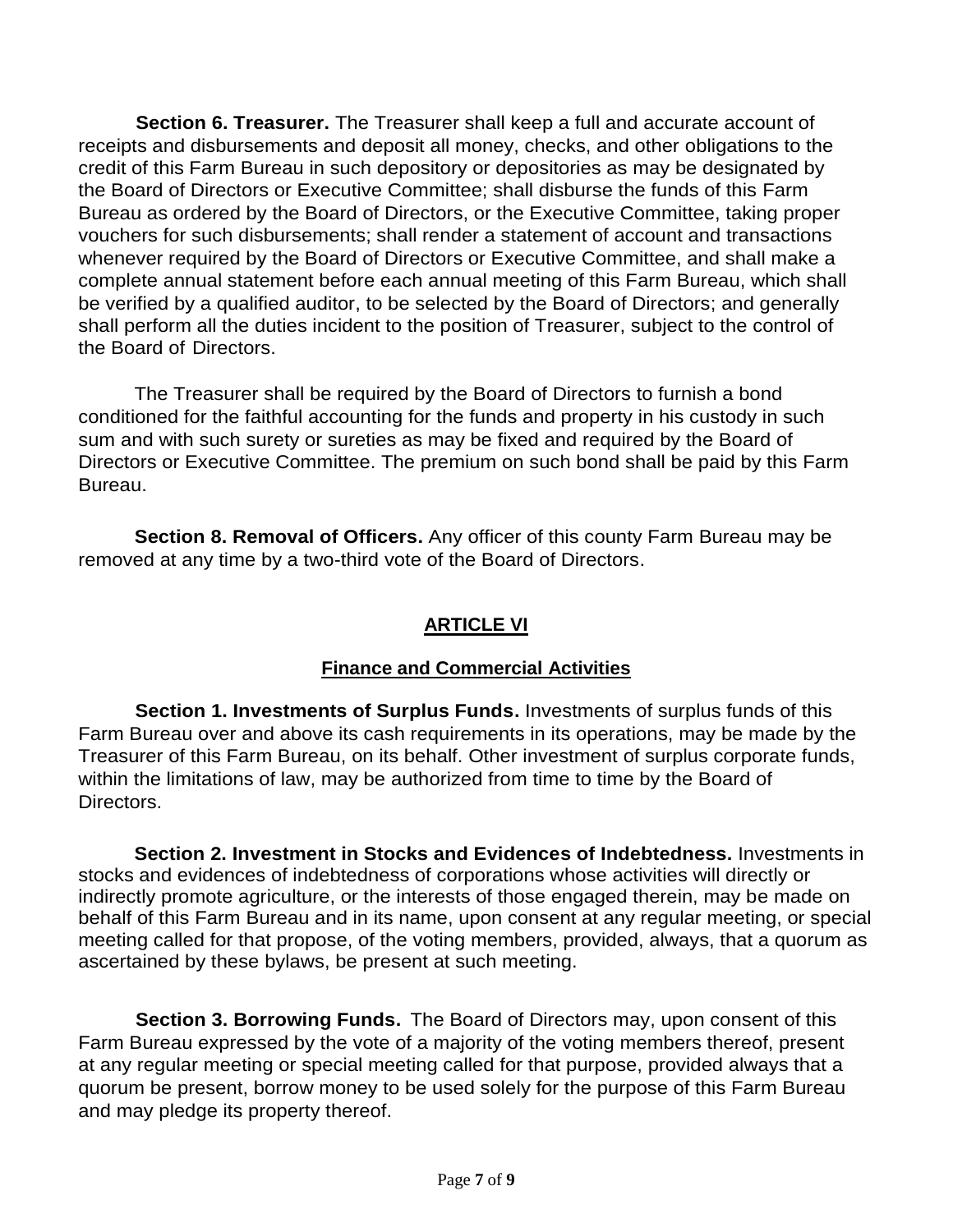**Section 4. Distribution of Assets.** No distribution of the property of this Farm Bureau shall be made until all debts are fully paid, and then only upon its final dissolution and surrender of organization and name, and as otherwise provided by law; nor shall any distribution be made except by vote of two-thirds of the voting members present in quorum. But this prohibition shall not operate to prevent this Farm Bureau, while acting in the capacity of agent, from receiving and distributing or disbursing any fund or funds.

# **ARTICLE VII**

## **Sundry Provisions**

**Section 1. Fiscal Year.** The fiscal year of this Farm Bureau shall begin on the first day of October and terminate on the last day of September in each year.

**Section 2. Order of Business.** The order of business at all meetings, insofar as possible, shall be as follows:

- (a) Call to Order
- (b) Roll Call
- (c) Reading of Minutes
- (d) Report of President
- (e) Report of Secretary
- (f) Report of Treasurer
- (g) Report of Committees
- (h) Other Reports
- (i) Unfinished Business
- (j) New Business
- (k) Election and Appointments
- (l) Adjournment

**Section 3. Organization Seal.** The organization seal of this Farm Bureau shall consist of two concentric circles, between which shall be the name of this Farm Bureau and in the center shall be inscribed "Seal" and such seal, as impressed on the margin thereof, is hereby adopted as the seal of this Farms Bureau.

**Section 4. Committees.** The President, with advice and approval of the Board of Directors, shall appoint all standing and special committees. The President shall be an exofficio member of all committees. Committees appointed in connection with meetings of voting members shall be appointed by the President or elected by the meeting assembled, at the pleasure of the meeting.